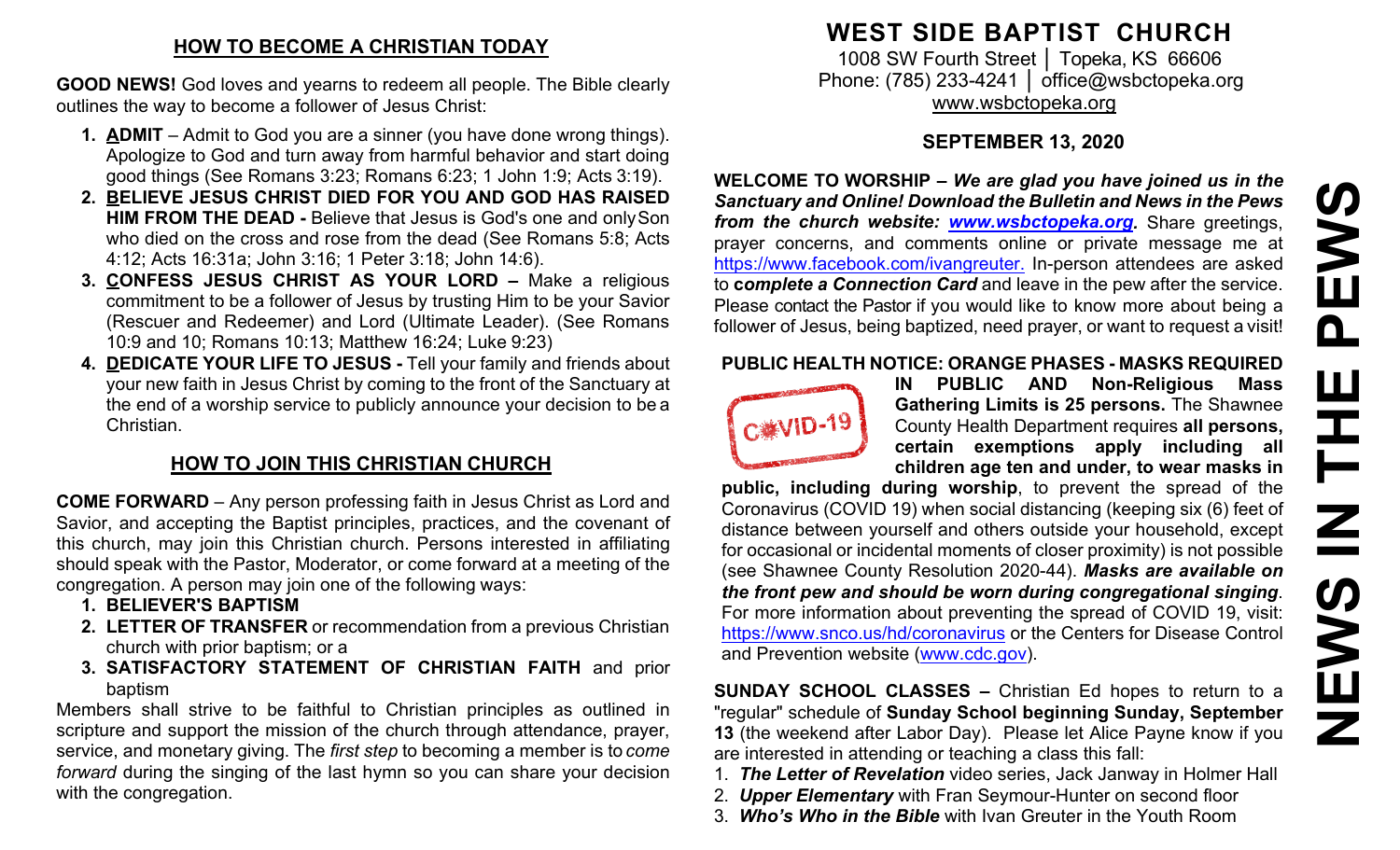**ABCCR ANNUAL GATHERING "A NEW THING – A NEW WAY"** – Our denomination's regional judicatory will hold its Annual Gathering Business Meeting on **Tuesday, September 29, at 7:00 pm via Zoom.** Congratulations to Trena Ansell and Pat Carpenter for being elected as WSBC's Voting Delegates. Delegates will be notified in September of the Zoom instructions and will be provided the documents which will be presented for a vote. Find information at [https://abccr.org/2020annualgathering.](https://abccr.org/2020annualgathering)

**BIBLE STUDY ONLINE** – The Pastor is leading the **"Gospel of Matthew" Bible Study on Wednesday MORNINGS ONLY at 10:30 am in Holmer Hall (face masks and social distancing required).** 

**CHRISTIAN EDUCATION – The Christian Education Committee will meet on Tuesday, September 15 at 5:30 pm.** See Alice Payne for information.



**HOSPITAL & EMERGENCIES –** If the hospital admits you or a loved one for an emergency or surgery, **the hospital staff and chaplains' Office will NOT contact the Church Office or the Pastor**. **You or a family member must call the Church Office at (785) 233-4241 or the PASTOR at HOME (785) 267-0936**.

**FOOD PANTRY -** Free Fruit and Vegetable Food Pantry on **Wednesdays from 3:30 to 5:30 pm, while supplies last**. **MOBILE SITE**: enter western PARKING LOT from 4th and CLAY Streets; do not park or exit your vehicle. Equal Opportunity. \*All food is available at no cost. **Please wear a mask or face covering to protect the health and safety of our volunteers.**



**AUGUST 2020 PANTRY REPORT:** 1,773 Individuals (835 adults, 710 children, and 228 seniors) in 443 families were able to receive 19,844 pounds of free bread, fruits, vegetables, and other items from the Fruit & Vegetable Food Pantry at West Side Baptist Church during the month of AUGUST 2020. We are serving double the number of families, more than twice the number of children (130%) and two-times more adults and senior citizens (109%), with three-times the food (343%) compared to March. Thank you to Jack Janway and his volunteers for serving!

**MISSION COMMITTEE - The Mission Committee will meet on Sunday, September 20 at 2:00 pm in Holmer Hall.** See Jim Goodnow for more information about the Mission Committee and the upcoming World Mission Offering, our annual offering to support global servants and world missions.

As Everyone knows Marianne has broken her leg when she fell down her back steps. She is at Lexington Park Health Rehab for the next couple of weeks. Send her a card or drop her a note to:

> **Lexington Park Health Rehab 1031 Fleming Court Room 320 Topeka, KS 66604**

**PASTOR'S SCHEDULE/DAY OFF –** Pastor Ivan has move his **"Day Off" to Mondays starting in September** to help his family with virtual schoolwork (David and Macy will attend school online for the start of the semester). Please speak with Pastor or Pat Carpenter if you have any concerns or questions. The Church Office will be closed on Mondays.

**WWW KIDS BIBLE CLUB DELAYED START** – The Christian Ed. Committee decided to **postpone the opening of Wonderful West Side Wednesdays** that we had tentatively scheduled for September. We will continue to discuss the viability of this program over the next few months.

~Alice Payne, Coordinator of Christian Education

**FINANCIAL GIVING** – Thank you for the generous support of the work of God in and through West Side Baptist Church. Donations report:



|                                                        |            | Y-T-D        |
|--------------------------------------------------------|------------|--------------|
| \$<br>5,957.00                                         |            | \$115,415.53 |
| 15.00                                                  | \$         | 6,799.99     |
| \$                                                     | \$         | 130.25       |
| \$<br>50.00                                            | \$         | 3,016.78     |
| \$                                                     | \$         | 2,145.00     |
| \$                                                     | \$         | 2,275.00     |
| 32.00                                                  | \$         | 5,241.00     |
| \$                                                     | \$         | 231.09       |
|                                                        | S          | 800.00       |
| Building Fund/Cap. Cm. \$<br>Fellowship/Benevolence \$ | 08-30-2020 |              |

Helen Farrar will turn 100 years old next Saturday, September 19. Let us all remind her by sending her a card:

**Plaza West 1570 West Port Drive Topeka, KS 66604**